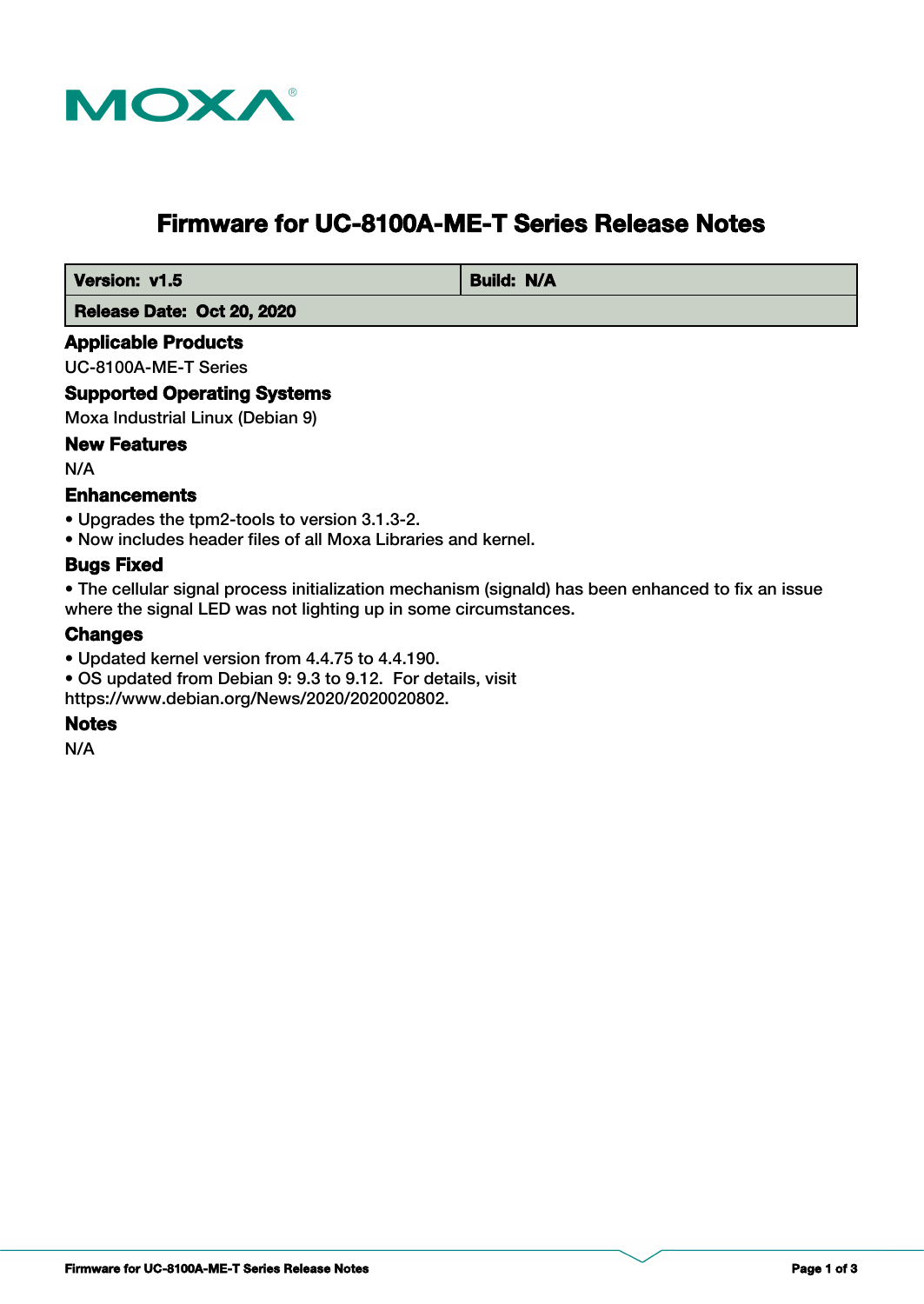

**Version: v1.3 Build: N/A** 

 **Release Date: Nov 13, 2019**

### **Applicable Products**

UC-8112A-ME-T-LX, UC-8112A-ME-T-LX-US, UC-8112A-ME-T-LX-EU, UC-8112A-ME-T-LX-AP

### **Supported Operating Systems**

Moxa Industrial Linux (Debian 9)

## **New Features**

N/A

# **Enhancements**

• Changed the default mode from router to bridge mode so that users can still access the devices connected to UC-8112A while using a public IP SIM card.

• Changed the default mode from RNDIS to ECM because throughput under the RNDIS mode is limited.

• The signal representation in moxa-cellular-utils now uses a level indicator, which ranges from 0 (no signal) to 5 (excellent).

• Preinstalls Moxa Platform Libraries (GPIO, buzzer, UART, LED, and push button) and headers.

## **Bugs Fixed**

• An issue with the buzzer API in the Moxa Platform Libraries.

• Adds the moxa-wifi-signald package to fix an issue where the Wi-Fi signal strength LED does not light up properly.

- Interoperability issues between ThingsPro and moxa-cellular-utils.
- Verizon compatibility issues in moxa-cellular-utils.
- A default route setting issue in moxa-cellular-utils.
- Incorrect service name used by moxa-ublox-config-utils. .

• Status display issue in the cell\_mgmt status command for the Ublox Toby Series LTE modules.

## **Changes**

N/A

### **Notes**

N/A